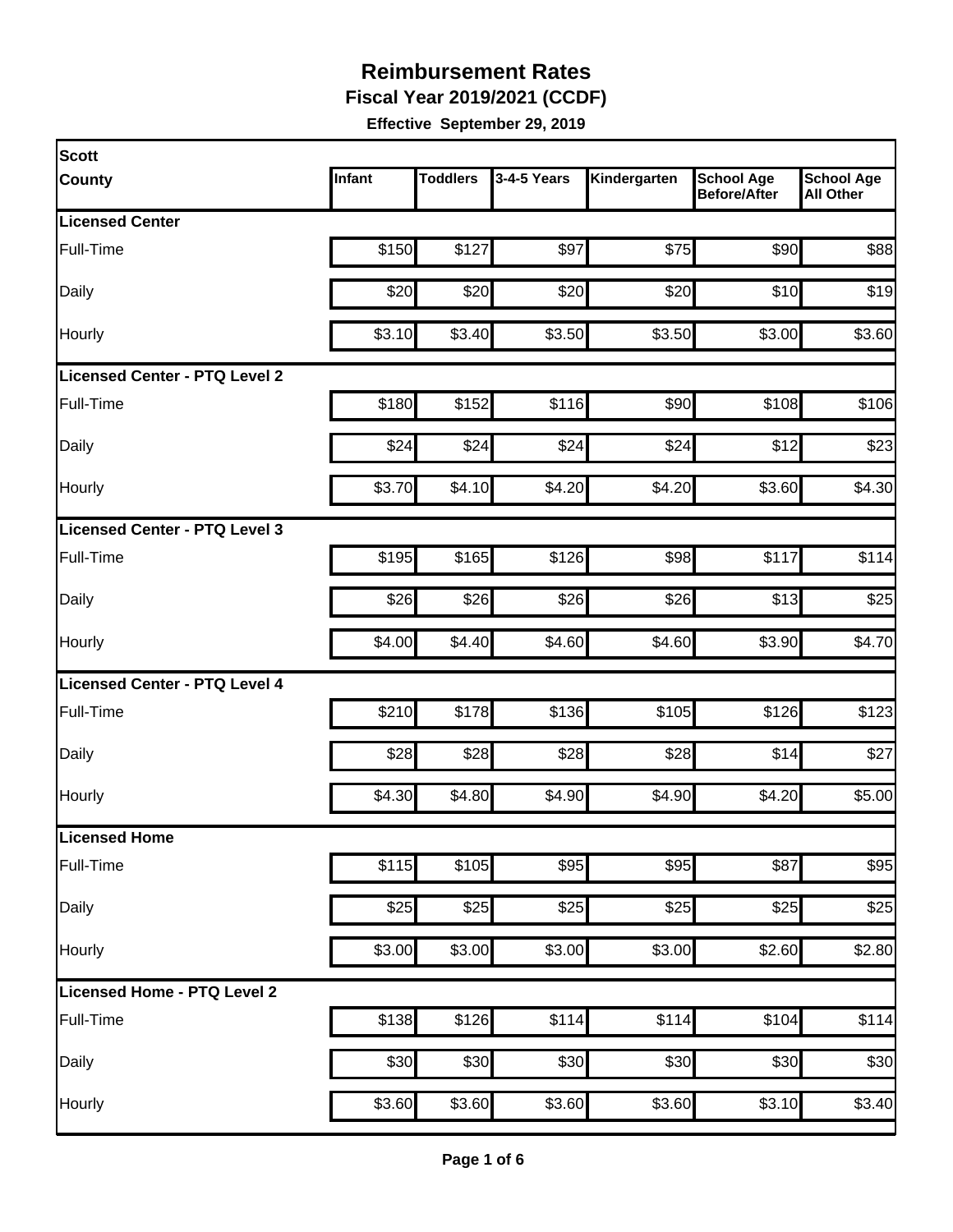**Fiscal Year 2019/2021 (CCDF)**

| <b>Scott</b>                             |        |                 |                  |              |                                          |                                       |
|------------------------------------------|--------|-----------------|------------------|--------------|------------------------------------------|---------------------------------------|
| <b>County</b>                            | Infant | <b>Toddlers</b> | 3-4-5 Years      | Kindergarten | <b>School Age</b><br><b>Before/After</b> | <b>School Age</b><br><b>All Other</b> |
| <b>Licensed Home - PTQ Level 3</b>       |        |                 |                  |              |                                          |                                       |
| Full-Time                                | \$150  | \$137           | \$124            | \$124        | \$113                                    | \$124                                 |
| Daily                                    | \$33   | \$33            | \$33             | \$33         | \$33                                     | \$33                                  |
| Hourly                                   | \$3.90 | \$3.90          | \$3.90           | \$3.90       | \$3.40                                   | \$3.60                                |
| Licensed Home - PTQ Level 4              |        |                 |                  |              |                                          |                                       |
| Full-Time                                | \$161  | \$147           | \$133            | \$133        | \$122                                    | \$133                                 |
| Daily                                    | \$35   | \$35            | \$35             | \$35         | \$35                                     | \$35                                  |
| Hourly                                   | \$4.20 | \$4.20          | \$4.20           | \$4.20       | \$3.60                                   | \$3.90                                |
| <b>Registered Ministry</b>               |        |                 |                  |              |                                          |                                       |
| Full-Time                                | \$112  | \$82            | \$70             | \$68         | \$43                                     | \$64                                  |
| Daily                                    | \$19   | \$17            | \$16             | \$12         | $\frac{1}{2}$                            | \$16                                  |
| Hourly                                   | \$3.10 | \$3.40          | \$3.50           | \$3.50       | \$3.00                                   | \$3.20                                |
| <b>Registered Ministry - PTQ Level 1</b> |        |                 |                  |              |                                          |                                       |
| Full-Time                                | \$131  | \$105           | \$84             | \$72         | \$67                                     | \$76                                  |
| Daily                                    | \$20   | \$19            | \$18             | \$16         | \$10                                     | \$18                                  |
| Hourly                                   | \$3.10 | \$3.40          | \$3.50           | \$3.50       | \$3.00                                   | \$3.40                                |
| <b>Registered Ministry - PTQ Level 2</b> |        |                 |                  |              |                                          |                                       |
| Full-Time                                | \$180  | \$152           | \$116            | \$90         | \$108                                    | \$106                                 |
| Daily                                    | \$24   | \$24            | $\overline{$}24$ | \$24         | \$12                                     | \$23                                  |
| Hourly                                   | \$3.70 | \$4.10          | \$4.20           | \$4.20       | \$3.60                                   | \$4.30                                |
| <b>Registered Ministry - PTQ Level 3</b> |        |                 |                  |              |                                          |                                       |
| Full-Time                                | \$195  | \$165           | \$126            | \$98         | \$117                                    | \$114                                 |
| Daily                                    | \$26   | \$26            | \$26             | \$26         | \$13                                     | \$25                                  |
| Hourly                                   | \$4.00 | \$4.40          | \$4.60           | \$4.60       | \$3.90                                   | \$4.70                                |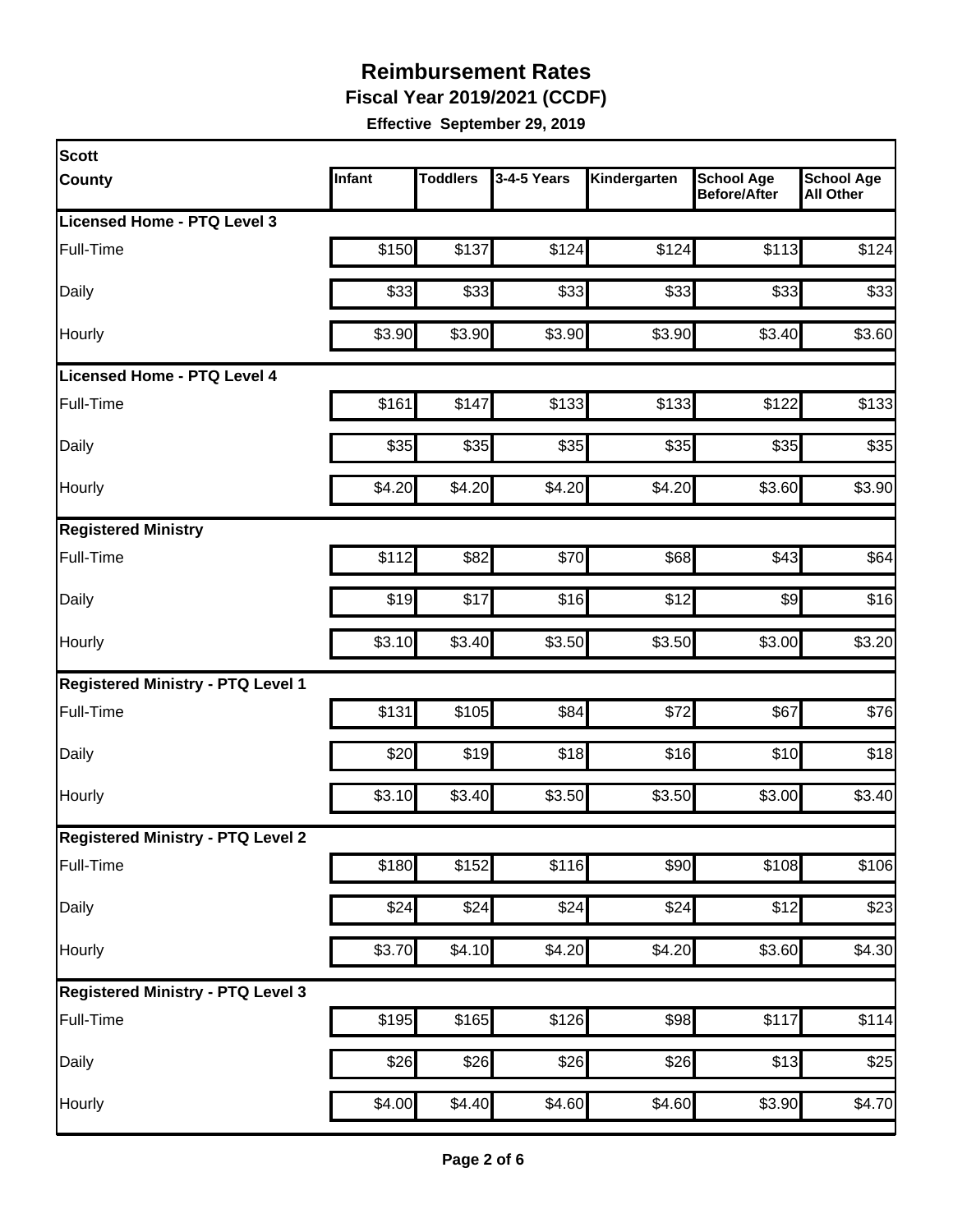**Fiscal Year 2019/2021 (CCDF)**

| Scott                                    |        |                 |             |              |                                          |                                       |
|------------------------------------------|--------|-----------------|-------------|--------------|------------------------------------------|---------------------------------------|
| <b>County</b>                            | Infant | <b>Toddlers</b> | 3-4-5 Years | Kindergarten | <b>School Age</b><br><b>Before/After</b> | <b>School Age</b><br><b>All Other</b> |
| <b>Registered Ministry - PTQ Level 4</b> |        |                 |             |              |                                          |                                       |
| Full-Time                                | \$210  | \$178           | \$136       | \$105        | \$126                                    | \$123                                 |
| Daily                                    | \$28   | \$28            | \$28        | \$28         | \$14                                     | \$27                                  |
| Hourly                                   | \$4.30 | \$4.80          | \$4.90      | \$4.90       | \$4.20                                   | \$5.00                                |
| <b>Exempt Center</b>                     |        |                 |             |              |                                          |                                       |
| Full-Time                                | \$112  | \$82            | \$70        | \$68         | \$43                                     | \$64                                  |
| Daily                                    | \$19   | \$17            | \$16        | \$12         | $\frac{1}{2}$                            | \$16                                  |
| Hourly                                   | \$3.10 | \$3.40          | \$3.50      | \$3.50       | \$3.00                                   | \$3.20                                |
| <b>Accredited Exempt Center</b>          |        |                 |             |              |                                          |                                       |
| Full-Time                                | \$127  | \$127           | \$97        | \$83         | \$89                                     | \$88                                  |
| Daily                                    | \$22   | \$22            | \$22        | \$22         | \$11                                     | \$21                                  |
| Hourly                                   | \$3.40 | \$3.70          | \$3.90      | \$3.90       | \$3.30                                   | \$4.00                                |
| <b>Exempt Home</b>                       |        |                 |             |              |                                          |                                       |
| Full-Time                                | \$72   | \$65            | \$60        | \$61         | \$45                                     | \$60                                  |
| Daily                                    | \$18   | \$16            | \$16        | \$17         | \$12                                     | \$16                                  |
| Hourly                                   | \$1.70 | \$1.70          | \$1.70      | \$1.90       | \$1.20                                   | \$1.70                                |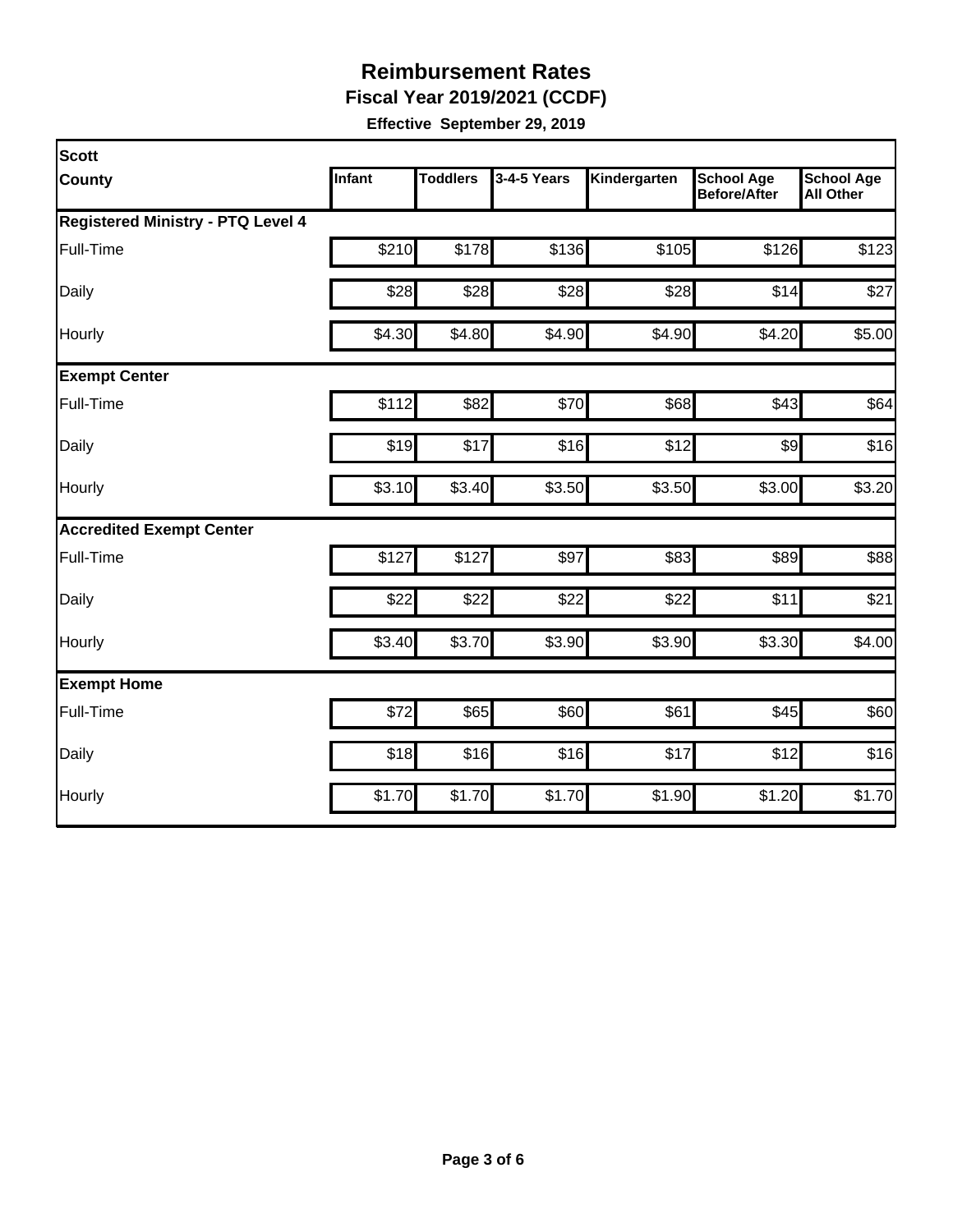**School Year 2019/2021 (OMW Pre-K)**

| <b>Scott</b>                  |        |                 |             |              |                            |                         |
|-------------------------------|--------|-----------------|-------------|--------------|----------------------------|-------------------------|
| <b>County</b>                 | Infant | <b>Toddlers</b> | 3-4-5 Years | Kindergarten | School Age<br>Before/After | School Age<br>All Other |
| Licensed Center - PTQ Level 3 |        |                 |             |              |                            |                         |
| Full-Time                     |        |                 | \$138.60    |              |                            |                         |
| Daily                         |        |                 |             |              |                            |                         |
| Hourly                        |        |                 |             |              |                            |                         |
| Licensed Center - PTQ Level 4 |        |                 |             |              |                            |                         |
| Full-Time                     |        |                 | \$149.60    |              |                            |                         |
| Daily                         |        |                 |             |              |                            |                         |
| Hourly                        |        |                 |             |              |                            |                         |
| Licensed Home - PTQ Level 3   |        |                 |             |              |                            |                         |
| Full-Time                     |        |                 | \$136.40    |              |                            |                         |
| Daily                         |        |                 |             |              |                            |                         |
| Hourly                        |        |                 |             |              |                            |                         |
| Licensed Home - PTQ Level 4   |        |                 |             |              |                            |                         |
| Full-Time                     |        |                 | \$146.30    |              |                            |                         |
| Daily                         |        |                 |             |              |                            |                         |
| Hourly                        |        |                 |             |              |                            |                         |
| VCP Ministry - PTQ Level 0    |        |                 |             |              |                            |                         |
| Full-Time                     |        |                 | \$77.00     |              |                            |                         |
| Daily                         |        |                 |             |              |                            |                         |
| Hourly                        |        |                 |             |              |                            |                         |
| VCP Ministry - PTQ Level 3    |        |                 |             |              |                            |                         |
| Full-Time                     |        |                 | \$138.60    |              |                            |                         |
| Daily                         |        |                 |             |              |                            |                         |
| Hourly                        |        |                 |             |              |                            |                         |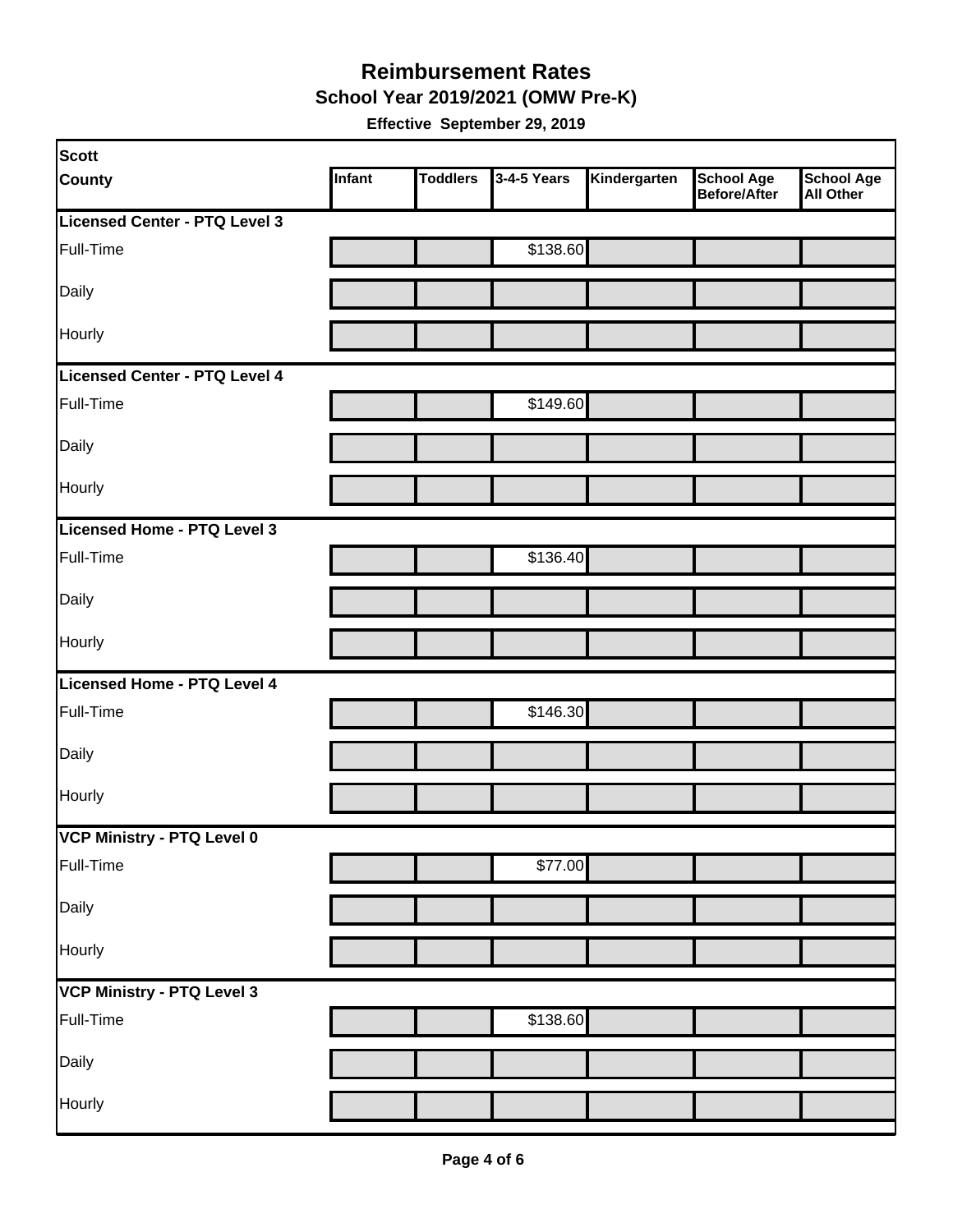**School Year 2019/2021 (OMW Pre-K)**

| Scott                                   |               |                 |             |              |                                   |                                       |  |  |
|-----------------------------------------|---------------|-----------------|-------------|--------------|-----------------------------------|---------------------------------------|--|--|
| <b>County</b>                           | <b>Infant</b> | <b>Toddlers</b> | 3-4-5 Years | Kindergarten | <b>School Age</b><br>Before/After | <b>School Age</b><br><b>All Other</b> |  |  |
| <b>VCP Ministry - PTQ Level 4</b>       |               |                 |             |              |                                   |                                       |  |  |
| Full-Time                               |               |                 | \$149.60    |              |                                   |                                       |  |  |
| Daily                                   |               |                 |             |              |                                   |                                       |  |  |
| Hourly                                  |               |                 |             |              |                                   |                                       |  |  |
| Private Accredited School - PTQ Level 0 |               |                 |             |              |                                   |                                       |  |  |
| Full-Time                               |               |                 | \$106.70    |              |                                   |                                       |  |  |
| Daily                                   |               |                 |             |              |                                   |                                       |  |  |
| Hourly                                  |               |                 |             |              |                                   |                                       |  |  |
| Private Accredited School - PTQ Level 1 |               |                 |             |              |                                   |                                       |  |  |
| Full-Time                               |               |                 | \$106.70    |              |                                   |                                       |  |  |
| Daily                                   |               |                 |             |              |                                   |                                       |  |  |
| <b>Hourly</b>                           |               |                 |             |              |                                   |                                       |  |  |
| Private Accredited School - PTQ Level 2 |               |                 |             |              |                                   |                                       |  |  |
| Full-Time                               |               |                 | \$127.60    |              |                                   |                                       |  |  |
| Daily                                   |               |                 |             |              |                                   |                                       |  |  |
| Hourly                                  |               |                 |             |              |                                   |                                       |  |  |
| Private Accredited School - PTQ Level 3 |               |                 |             |              |                                   |                                       |  |  |
| Full-Time                               |               |                 | \$138.60    |              |                                   |                                       |  |  |
| Daily                                   |               |                 |             |              |                                   |                                       |  |  |
| Hourly                                  |               |                 |             |              |                                   |                                       |  |  |
| Private Accredited School - PTQ Level 4 |               |                 |             |              |                                   |                                       |  |  |
| Full-Time                               |               |                 | \$149.60    |              |                                   |                                       |  |  |
| Daily                                   |               |                 |             |              |                                   |                                       |  |  |
| Hourly                                  |               |                 |             |              |                                   |                                       |  |  |